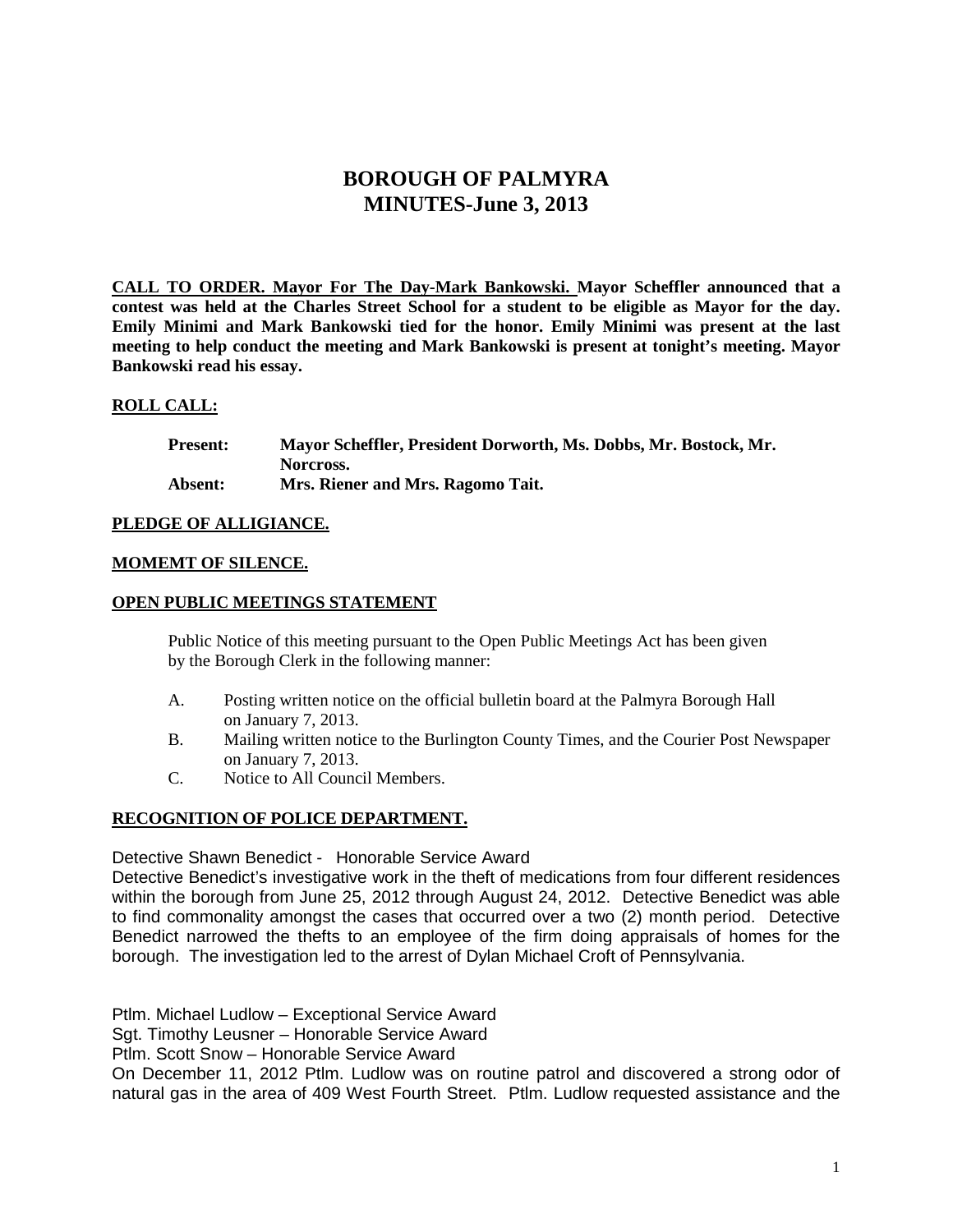Fire Department. Officers Ludlow, Leusner and Snow were able evacuate several houses on the street including the two (2) elderly residents from 409 West Fourth Street. The fire department determined the gas leak was from a heater malfunction and that enough gas had built up to cause an explosion.

Ptlm. Michael Ludlow & Ptlm Stephen Coveleski – Life Saving Award

On August 6m 2012 Ptlm. Ludlow and Coveleski respond to 119 Temple Blvd for the report of an unconscious male. On arrival both officers found the victim unconscious but breathing. Within a moment of their arrival the victim stopped breathing and CPR was started.

On August 8, 2012 Sgt. Leusner received a call from the victim's daughter. She informed Sgt. Leusner that her father had been taken off of life support and was doing well thanks to the work of responding officers.

Sgt. Joseph Osinski – Honorable Service Award

Detective Shawn Benedict – Honorable Service Award

Detective Johnson – Honorable Service Award

Ptlm. Scott Snow – BCBC PD – Honorable Service Award

On July 1, 2013 Palmyra Officers were dispatched to 312 Arch Street for a large fight. On arrival officers found a chaotic scene in-which two (2) people had been severely stabbed. Responding officers were able to maintain order, identify all parties involved and retrieved the weapon used. Both detectives worked with investigators from the County Prosecutors Office for numerous hours conducting interviews of witnesses and those involved. The results were then produced to a Grand Jury by the Burlington County Prosecutors Office.

Sgt. Joseph Osinski – Honorable Service Award

Detective Josiah Murphy – Honorable Service Award

Bernice Sharpe – Citizen Award

On January 19, 2012 at 11:21am Bernice Sharpe returned to her Morgan Ave home to find a career criminal Jose Santos burglarizing her home. As he attempted to flee the residence Ms. Sharpe got into a struggle with Mr. Santos who was attempting to leave with her laptop computer. Responding officers were able obtain an excellent description of the suspect which was broadcasted to surrounding officers.

Detective Murphy and Sgt. Osinski located the suspect on the NJ Transit Light Rail Station where he was detained and identified by the victim. The suspect Jose Santos had in his possession the victim's laptop and confessed in an interview. Mr. Santos had been previously been arrested for the strong armed robbery of another elderly Palmyra resident approximately a year earlier. Mr. Santos is currently serving a fifteen (15) year sentence for both crimes.

Detective Brian Johnson – Honorable Service Award

Rebecca Cannon – Citizen Award

On September 19, 2012 Palmyra Officers were dispatched to the area of West Spring Garden Street and Walnut Street to investigate the of male subject who had approached the caller in a vehicle and exposed himself. Over the next couple of weeks Palmyra Police received three (3) additional reports and Riverton Police received one (1) report of male exposing himself from a vehicle. On October 9, 2012 Rebecca Cannon met with Detective Johnson and reported that on October 2, 2012 while walking to a friend's house a male approached her in a car and exposed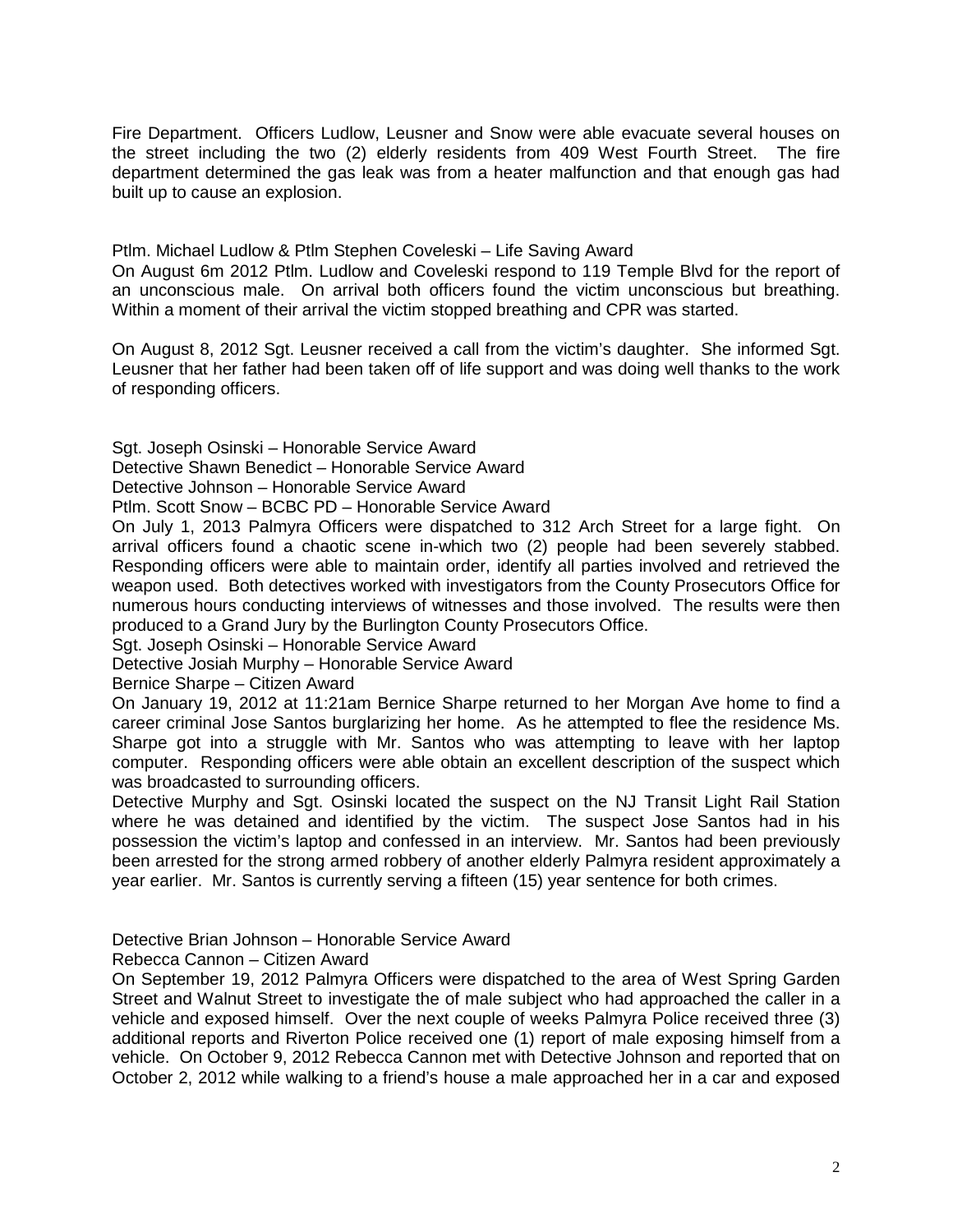himself. Rebecca was able to provide a good description of the vehicle including a license plate number.

Detective Johnson located the vehicle parked in the borough parking lot off Cinnaminson Ave and was able to trace the vehicle to an employee of Ikes Barber Shop. The suspect was interviewed by Detective Johnson and Chief Shaw of Riverton PD and confessed to all five (5) incidents.

### Detective Shawn Benedict – Unit Citation

Detective Josiah Murphy – Unit Citation

In late 2011 Armotek Industries was burglarized in which a large amount of specialized copper balls and tools were taken from the business. On January 9, 2012 a second burglary occurred and 200 lbs. of copper and tools were again taken from the business. Through investigation of area scrap yards detectives developed a lead which led them to two subjects that resided on Fairfax Drive in Cinnaminson. In interviews both subjects admitted to the burglaries and led detectives to where the copper had been buried in their rear yard and return of the stolen tools.

Detective Johnson – Honorable Service Award

On August 17, 2012 Palmyra Officers took a report of fraudulent use of a credit card from the 7- 11 store on Rt. 73. Further investigation and review of numerous surveillance recordings by Det. Johnson led to the suspect as being identified as Hassan Miller of Camden. It was determined that over a three (3) month period Hassan Miller had used credit cards stolen from Burlington and Camden Counties to purchase over \$5000.00 in gift cards. Mr. Miller was charged with seven (7) counts of fraudulent use of a credit card.

Sgt. Timothy Leusner – Meritorious Service Award Ptlm. Dominic Fabrizio – Meritorious Service Award Ptlm. Michael Deutsch (Retired) – Meritorious Service Award

Sgt. Leusner and Ptlm Fabrizio working as a two man patrol unit as a part of the department's field training program observed an illegally parked car. Upon further investigation the officers could smell a strong odor of burnt marijuana. The driver Herman S. Henderson, 3<sup>rd</sup> admitted to smoking marijuana but refused officer's request to search the vehicle. Both officers and Ptlm. Michael Deutsch applied for a telephonic search warrant, which they received. In searching the car they recovered a small bag of marijuana and Hi-Point .380 semi-automatic handgun. The gun was loaded with seven (7) rounds, three (3) of which were hollow points. Further investigation revealed the gun had been stolen from Moulrie, Georgia.

Sgt. Timothy Leusner – Honorable Service Award Ptlm. Dominic Fabrizio – Honorable Service Award Detective Shawn Benedict – Honorable Service Award Ptlm. Tyler Pons BCBC PD – Honorable Service Award Nathaniel Oliver – Citizen Award Gerald Litteral – Citizen Award Michele Litteral – Citizen Award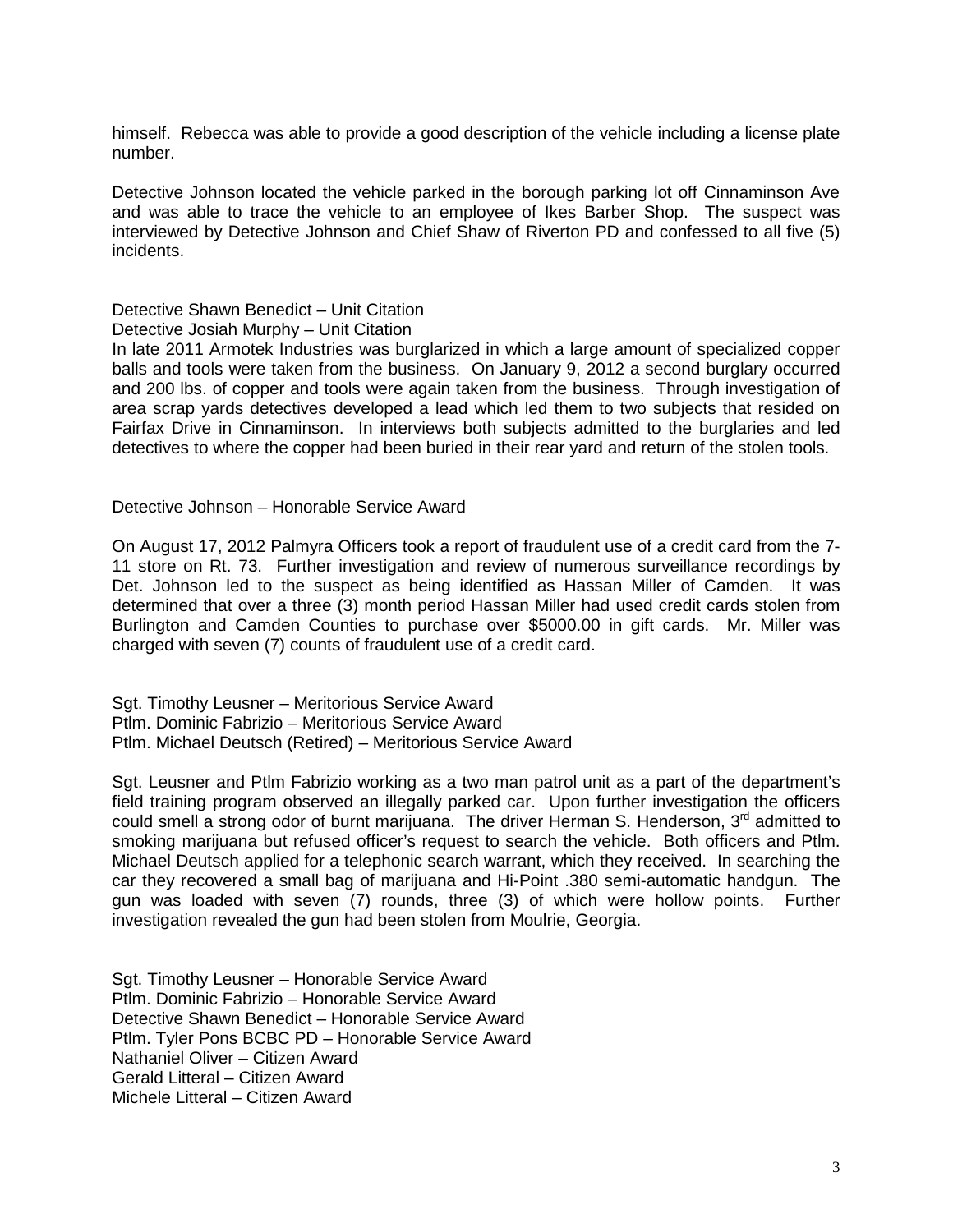On April 24, 2012 Palmyra Officers were dispatched to the area of Ebbtide Lane for a suspicious subject. The caller informed Communications that the subject took off running when he saw the caller. Sgt. Leusner and Ptlm Fabrizio stopped a subject fitting the description on Harbour Drive. Officers identified the subject as Sean Pavlichko, who stated he was residing with his grandmother in Palmyra Harbour. The subject was checked and released.

Approximately twenty (20) minutes later officers received a second call for Riverfront Drive for subject fitting the description of Sean Pavlichko trying enter cars. The caller also informed communications that the subject appeared to be hoarding items in the woods at the end of Riverfront Drive.

Sean Pavlichko was stopped on Temple Blvd by Ptlm Pons of the BCBC PD and detained. With the help of Nathaniel Oliver, Gerald and Michele Litteral officers were able to identify Sean and were able to locate items that had been taken from numerous vehicles.

Shawn Benedict – Top Gun Award This award goes to the officer with highest cumulative scores for all range qualifications for the year.

Dominic Fabrizio – One Year Good Conduct

**A. Resolution 2013-136, Resolution Appointing Ryan Carr As A SLEO II Officer For The Borough of Palmyra At A Rate Of \$14.54 Per Hour. President Dorworth made a motion to approve the resolution, Ms. Dobbs second the motion. At the call of the roll, the vote was:**

**AYES: President Dorworth, Ms. Dobbs, Mr. Bostock, Mr. Norcross.**

**NAYES: None.** 

**B. Resolution 2013-137, Resolution Appointing Tyler Main As A SLEO II Officer For The Borough Of Palmyra At A Rate Of \$14.54 Per Hour. Mr. Norcross made a motion to approve the resolution, Mr. Bostock second the motion. At the call of the roll, the vote was:**

> **AYES: President Dorworth, Ms. Dobbs, Mr. Bostock, Mr. Norcross. NAYES: None.**

### **RECOGNITION.**

**A. Resolution 2013-138, Resolution Honoring Former Chief Of Police Richard Dreby For Outstanding Service In Connection With The Unexploded Ordnance Found AT the National Amusement Inc. Site. Mayor Scheffler presented Richard Dreby with the resolution after reading it into the record. Mayor Scheffler explained that several years ago when Rick Dreby was Chief of the Palmyra Police Department there became a public safety issue at the flea market property on Route 73. Several explosives ordnance were found and needed to be removed. Chief Dreby made the decision to close the flea market to the public until the issues could be resolved. National Amusements Inc. filed a lawsuit against the Borough for closing the site, claiming loss of revenue and other miscellaneous items. The Borough after several years of litigation and court appeals won**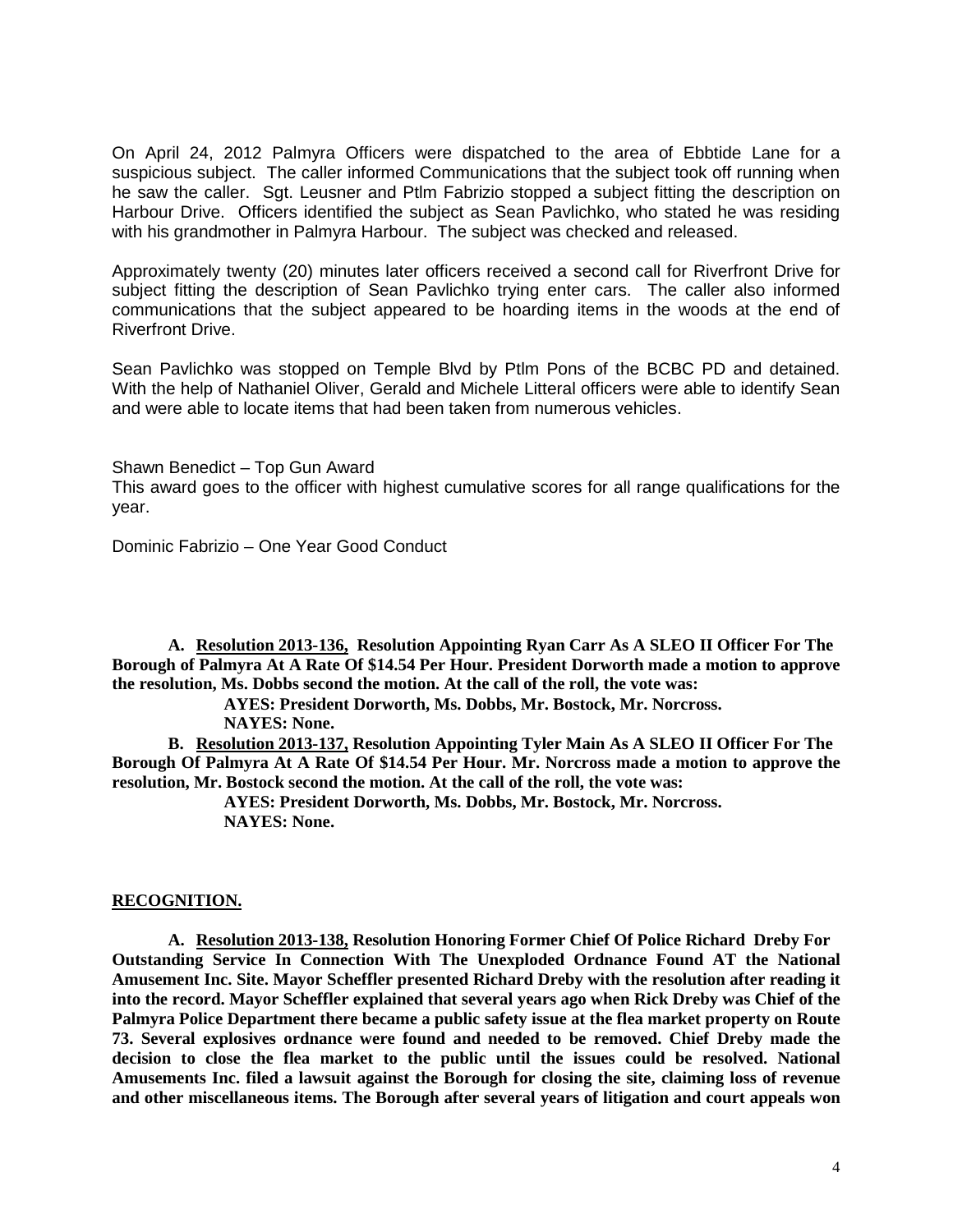**the case, due in part also to Richard Goldstein, Esquire with handling the case. Mr. Rosenberg explained that he wants everyone to understand that National Amusements is a subsidiary of Vi-Con which has many expensive lawyers on their behalf. Mr. Dreby made the decision to close the flea market to ensure the safety of the residents and general public knowing that the Borough would eventually be sued by the owners. Mr. Dreby thanked Mayor and Council and also Mr. Rosenberg for honoring him. Mr. Dreby also thanked the police department members for their full support of him. He was honored to serve the Borough as the Chief of Police and would like to thank President Dorworth for his support as Director of Public Safety.** 

**WHEREAS, the Palmyra Land Use Board and later the Palmyra governing body designated an area as the Rt. 73 South Redevelopment Area ("Redevelopment Area"); and**

**WHEREAS, Palmyra caused an environmental site investigation to be undertaken by Environment Resources Management ("ERM"); and**

**WHEREAS, as a result of the preliminary assessment performed by ERM, a further investigation was ordered which revealed the presence of unexploded ordnance on and adjacent to the NAI site located within the Redevelopment Area; and**

**WHEREAS, then Chief of Police Richard Dreby became aware of the existence of this unexploded ordnance; and**

**WHEREAS, Chief Dreby evaluated the risks to the public from the unexploded ordnance after conferring with various experts; and**

**WHEREAS, Chief Dreby, determined that the potential risks to the public necessitated his temporary closing of the "flea market" operations at the NAI site; and**

**WHEREAS, exercising the authority of his office, Chief Dreby ordered the flea market operations to be stopped until the risk could be abated; and**

**WHEREAS, a lawsuit was filed against Palmyra seeking damages for the temporary closure of the flea market; and** 

**WHEREAS, the positions taken by Chief Dreby and the governing body have now been vindicated first by the United States District Court and ultimately by the Court of Appeals for the Third Circuit; and** 

**WHEREAS, the lawsuit against Palmyra has now been dismissed.**

**NOW BE IT RESOLVED by the governing body of the Borough of Palmyra, in the County of Burlington and State of New Jersey as follows:**

**1. Chief Richard Dreby is hereby publicly commended and thanked for his outstanding service to Palmyra in recognizing the risks to the public from the unexploded ordnance, for taking decisive and courageous action to protect the public, for closely monitoring the remediation work undertaken at the site, and for cooperating with the defense of the Borough in the ensuing litigation.**

**President Dorworth made a motion to approve the resolution, Ms. Dobbs second the motion. At the call of the roll, the vote was:**

> **AYES: President Dorworth, Ms. Dobbs, Mr. Bostock, Mr. Norcross. NAYES: None.**

**B. Resolution 2013-139, Resolution Commending Richard L. Goldstein, Esquire And The Law Firm Of Marshall, Dennehey, Warner, Colemen & Goggin For Outstanding Services Rendered On Behalf Of The Borough Of Palmyra. Mr. Rosenberg informed council that Mr. Goldstein expressed his thanks for the resolution, but that he had a previous commitment. Ms. Dobbs made a motion to approve the resolution, Mr. Bostock second the motion. At the call of the roll, the vote was:**

> **AYES: President Dorworth, Ms. Dobbs, Mr. Bostock, Mr. Norcross. NAYES: None.**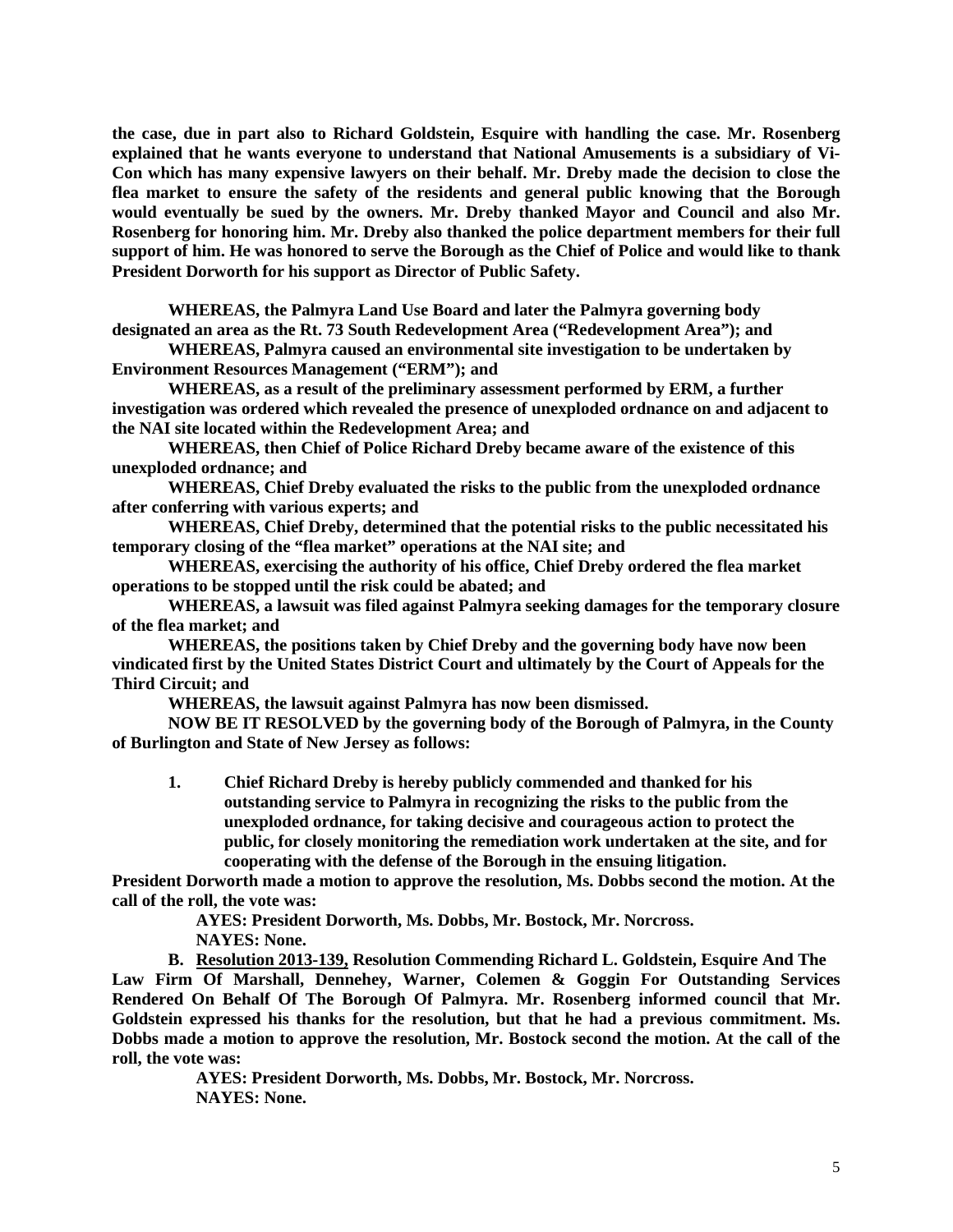**APPROVAL OF MINUTES. The approval was held till the next meeting due to the absence of Mrs. Riener and Mrs. Ragomo Tait.**

#### **COORESPONDENCE.**

**A. Riverton 4th of July Committee. Mayor Scheffler read a request from Riverton to invite the Mayor and councilmembers to march in the parade.**

#### **RESOLUTIONS.**

**A. Resolution 2013-133, Resolution Waiving The Alcohol Beverage Control License Fee For Knights of Columbus, Saint Joseph Council #1984. Mayor Scheffler inquired if council members had any concerns about waiving the fee. Mr. Norcross inquired if they would still be able to get a license. President Dorworth discussed that since it is a club license it would be handled differently than a regular license and inquired if there is a state statue regarding the payment of the fee. There was a discussion about other non-profits could also ask for the same consideration. Mr. Rosenberg informed council that he is not sure that they have the authority to waive the fees. Council took no action on the resolution.** 

**B. Resolution 2013-134, Resolution Authorizing 2013-2014 Liquor Licenses Renewal. President Dorworth made a motion to approve the resolution, Mr. Norcross second the motion. At the call of the roll, the vote was:**

> **AYES: President Dorworth, Ms. Dobbs, Mr. Bostock, Mr. Norcross. NAYES: None.**

**C. Resolution 2013-135, Resolution Authorizing Agreement Between Real Results Basketball Training LLC And The Borough Of Palmyra And Authorizing The Mayor's Signature. Ms. Dobbs made a motion to approve the resolution, Mr. Bostock second the motion. At the call of the roll, the vote was:**

> **AYES: President Dorworth, Ms. Dobbs, Mr. Bostock, Mr. Norcross. NAYES: None.**

#### **DISCUSSION ITEMS .**

**A. Housing, rental, vacant property, ordinances. Mayor Scheffler reused herself from the discussion. President Dorworth handled the discussions. Mr. Gural handed out draft copies of the ordinances that were introduced at the May council meeting. Mr. Gural that as part of the housing ordinance the recommendation would be to appoint Tracy Kilmer head of the department and CPG & H would perform the inspections. The housing department would also handle the certificate of occupancy for the resale's. The vacant property ordinance is similar to the Cherry Hill ordinance and will help with the borough being able to get the yards cut and the properties cleaned up. The rental ordinance is only for one and two units, the state inspects anything over 2. President Dorworth inquired when the final reading is scheduled. Mr. Gural replied that it is to be held on June 17th at the regular council meeting. President Dorworth discussed the need for the vacant property ordinance and that the grass is high on many of these properties and that they are prone for vandalize. Mr. Bostock discussed that it would give the banks and mortgage holders the incentive to fix them and resell them. Mr. Austin, deputy code enforcement officer will also be**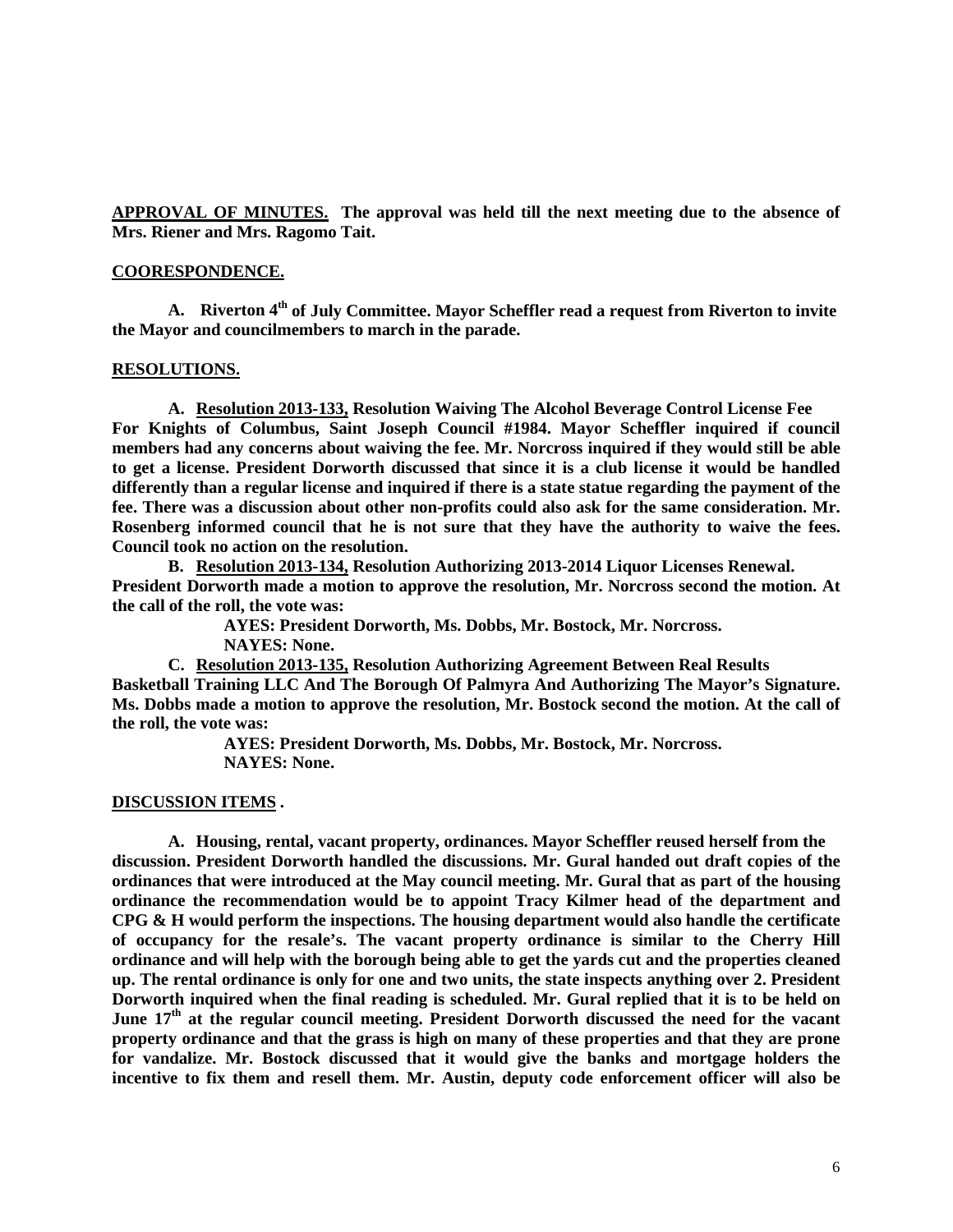**checking them for code violations. Mr. Norcross explained that many towns in the county have already passed a similar ordinance.** 

**B. Cell Tower. Mr. Rosenberg informed council that he has had many conversations with companies that would like to purchase the cell tower from the Borough. The easements for Burlington County and the Borough would remain the same for the tower use. Mr. Rosenberg discussed that if the Borough decides to sell the tower, it would have to go out to formal bid.** 

**C. Community Center Committee. Mr. Gural reported that the committee working on the process is meeting and will continue to get further established. Mr. Gural explained that the Borough will maintain ownership of the center, but that the non-profit committee will be able to schedule events and help small groups obtain the necessary insurance that they are now unable to obtain usually due to the cost. The committee will be holding further meetings and invite members of council to attend.** 

**D. BID ordinance. Held for executive session.**

**Mr. Norcross inquired about the status of Market Street? Ms. Dobbs explained that at the last meeting Mr. Kirchner of ERI had discussed that Market Street was completed as far as the Borough's involvement and that the Burlington County Bridge Commission was obtaining bids for the repaving.** 

**Mr. Rosenberg informed council that the bonding issues from Parry Project have been resolved and that he will prepare a resolution for the next meeting. Mr. Gural informed council that there is only one issue with a tree left and that it will be address.** 

**Mayor for the Day Mark Bankowski informed council that the he would like to see the third Saturday of every April as clean up in the business section of the Borough. Local businesses could donate money towards the cause or help with the clean-up. Mayor Scheffler thank Mark for his excellent idea and that council can approve a resolution designating the day. Mr. Norcross discussed that the month of April has always been clean up month in the borough.** 

**Resolution 2013-140, Resolution Designating The Third Saturday Of April As Clean Up In The Borough Of Palmyra. Ms. Dobbs made a motion to approve the resolution, Mr. Norcross second the motion. At the call of the roll, the vote was:**

**AYES: President Dorworth, Ms. Dobbs, Mr. Bostock, Mr. Norcross.**

**NAYES: None.**

**Mayor Scheffler thanked Mark Bankowski for doing an excellent job as Mayor for the Day. Mayor Scheffler thanked the War Memorial Committee for an excellent job with Memorial Day and that she heard many people express their pleasure of the War Memorial being located in the center of town. President Dorworth also thank Mark Bankowski on this excellent essay that won him the title of Mayor for the Day.** 

**PUBLIC COMMENTS. Mr. Norcross made a motion to open the meeting to the public, Mr. Bostock second the motion. All members present voted in favor of the motion.**

**Mr. Pitt-Cinnaminson Avenue- discussed the parking issue on Cinnaminson Avenue around his driveway. Mr. Pitt explained that he had approached council last summer on the issue and would**  like to have someone review the traffic parking. He lives at the corner of 5<sup>th</sup> street and Cinnaminson **Avenue and backing out of the driveway is a problem. There are one hour signs posted but they are not enforced. Mr. Pitt explained that cars park right up to the driveway and there is no way to see oncoming traffic when backing out. There is an apartment building across the street and they use the street parking instead of their parking lot. Mr. Pitt also discussed that there are no painted lines for the driveways to show a vehicle where they cannot park. Mr. Pitt explained that he had called the Burlington county engineer's office and was told that parking restrictions and enforcements are**